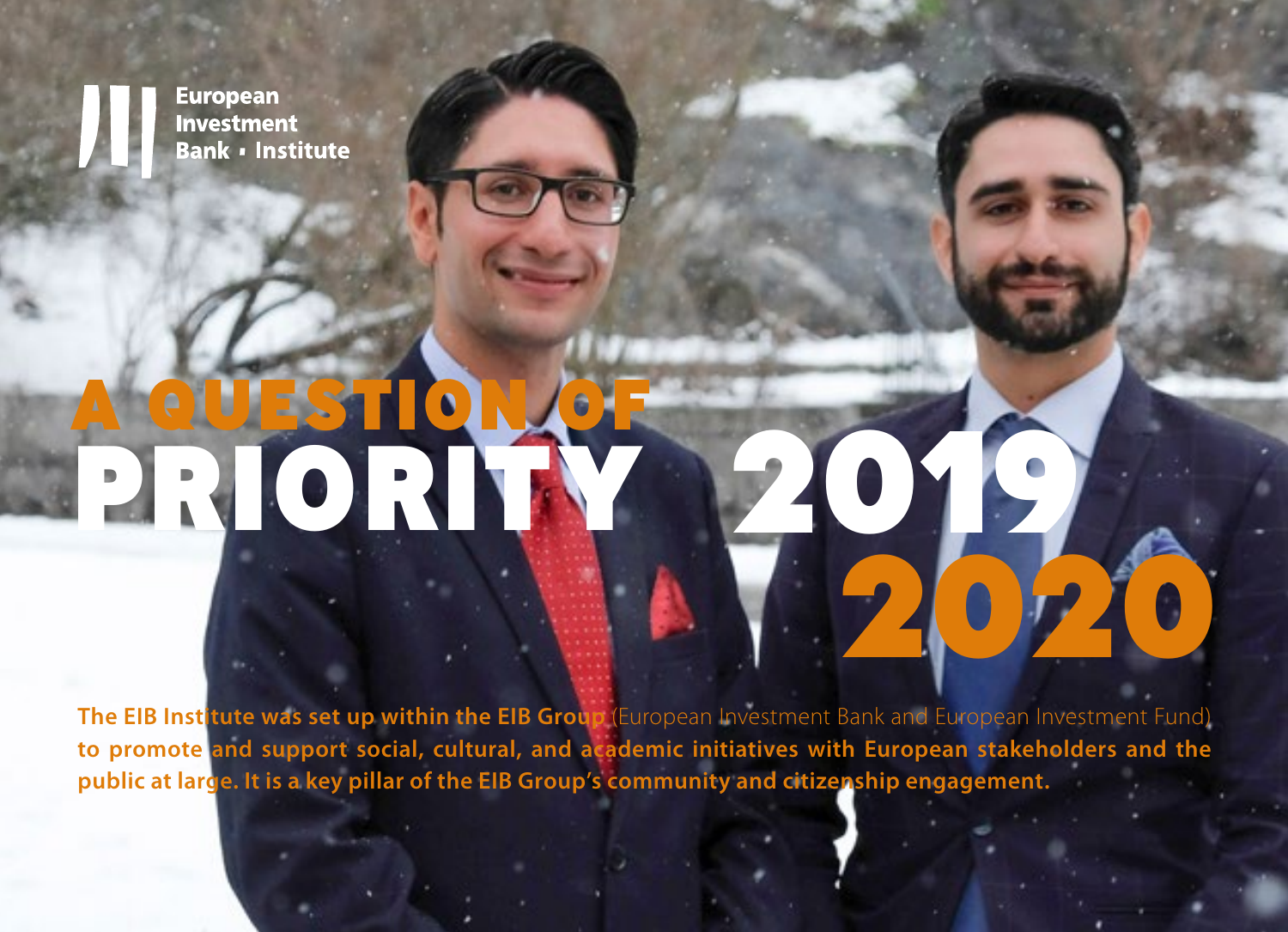Glowee is creating impact

SOCIAL

PROMOTING SOCIAL COHESION Busy being a

change maker

The Institute **supports social innovation** and entrepreneurs who aim to generate a societal impact (social, ethical or environmental).

To foster regional development through social innovation, we launched the first Regional Social Innovation Incubator, IRIS, a pilot incubator in Northern Portugal.

We organise training sessions for social entrepreneurs as well as seminars and conferences. Our events contribute to discussions on innovative solutions for social issues, inequality or impact investing, or microfinance.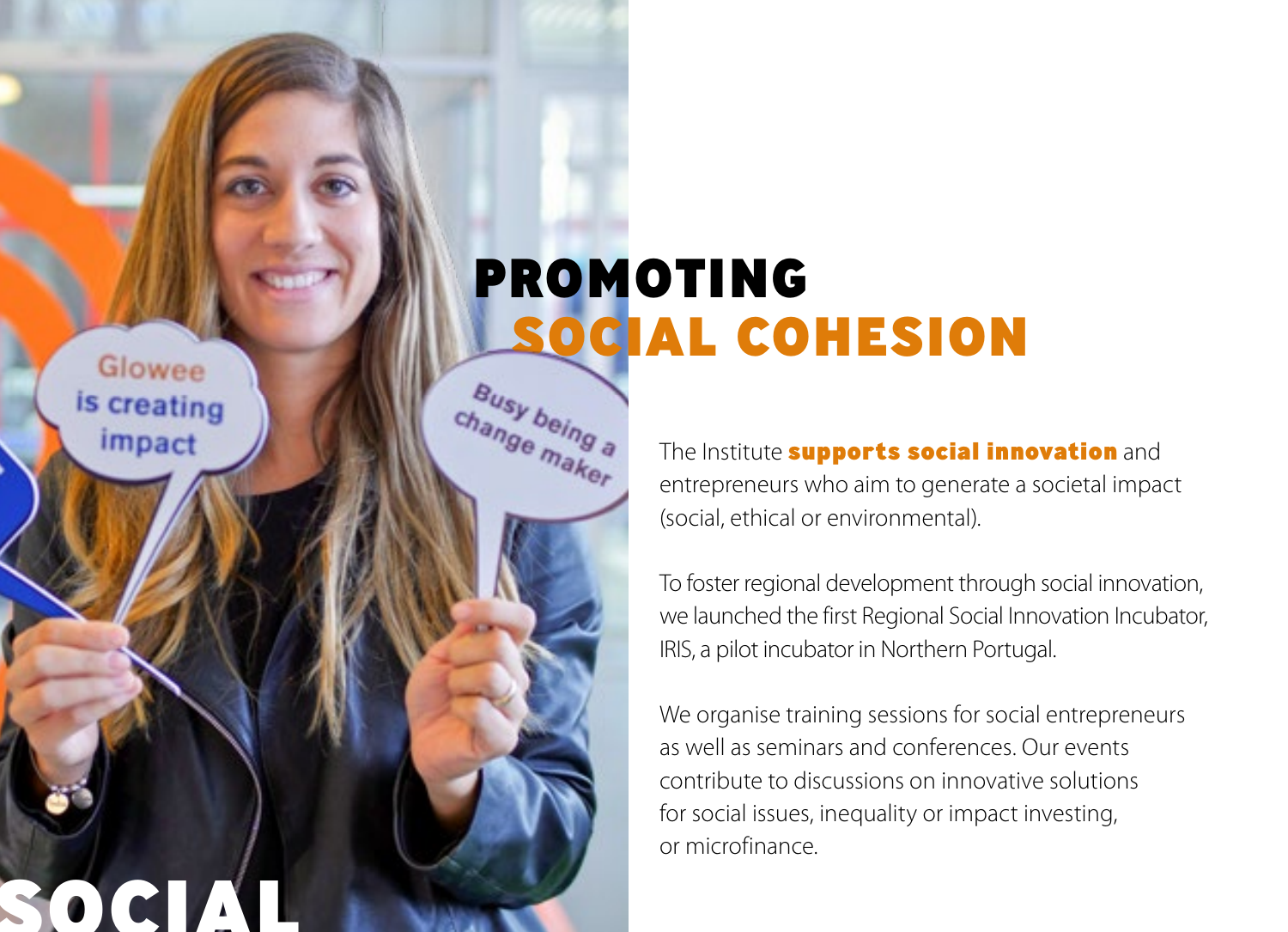

Every year, innovative social entrepreneurs from all over Europe compete in the **Social Innovation Tournament** (SIT). Since 2012, the SIT has rewarded and supported more than 120 high impact ventures who benefit from mentoring and training access to financing opportunities.





We make grants for disaster relief and organise donations of second-hand EIB IT equipment.

#### We support **microfinance** and **financial** education initiatives.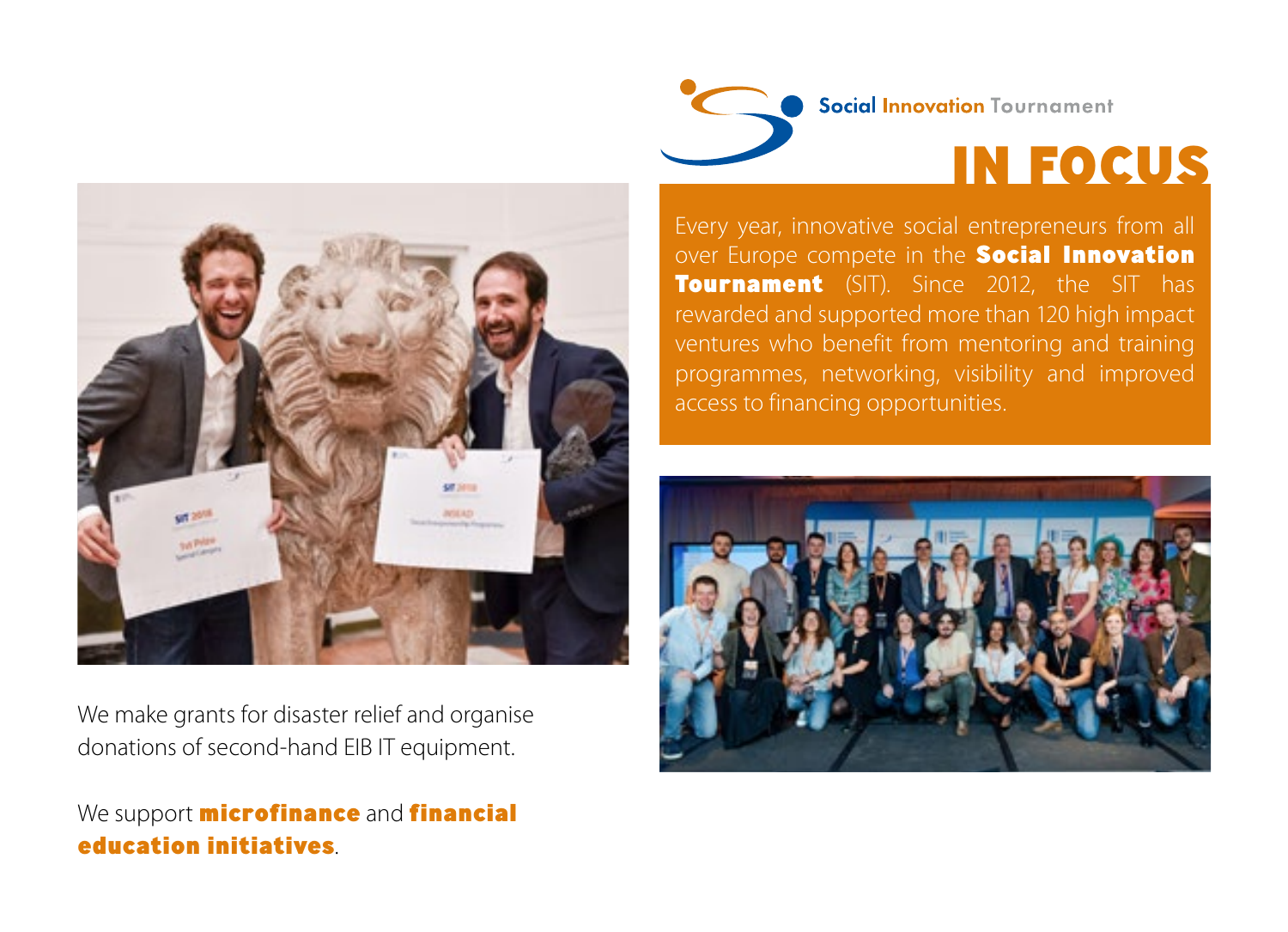

### KNOWLEDGE ENHANCING

KNOWLEDGE

The EIB Institute supports research activities and higher education, acquiring and sharing knowledge.

Through grants (EIBURS for universities and research centres, STAREBEI for young researchers) or students' consultancy projects (Capstone) we sponsor the acquisition of new knowledge in areas required by the EIB Group.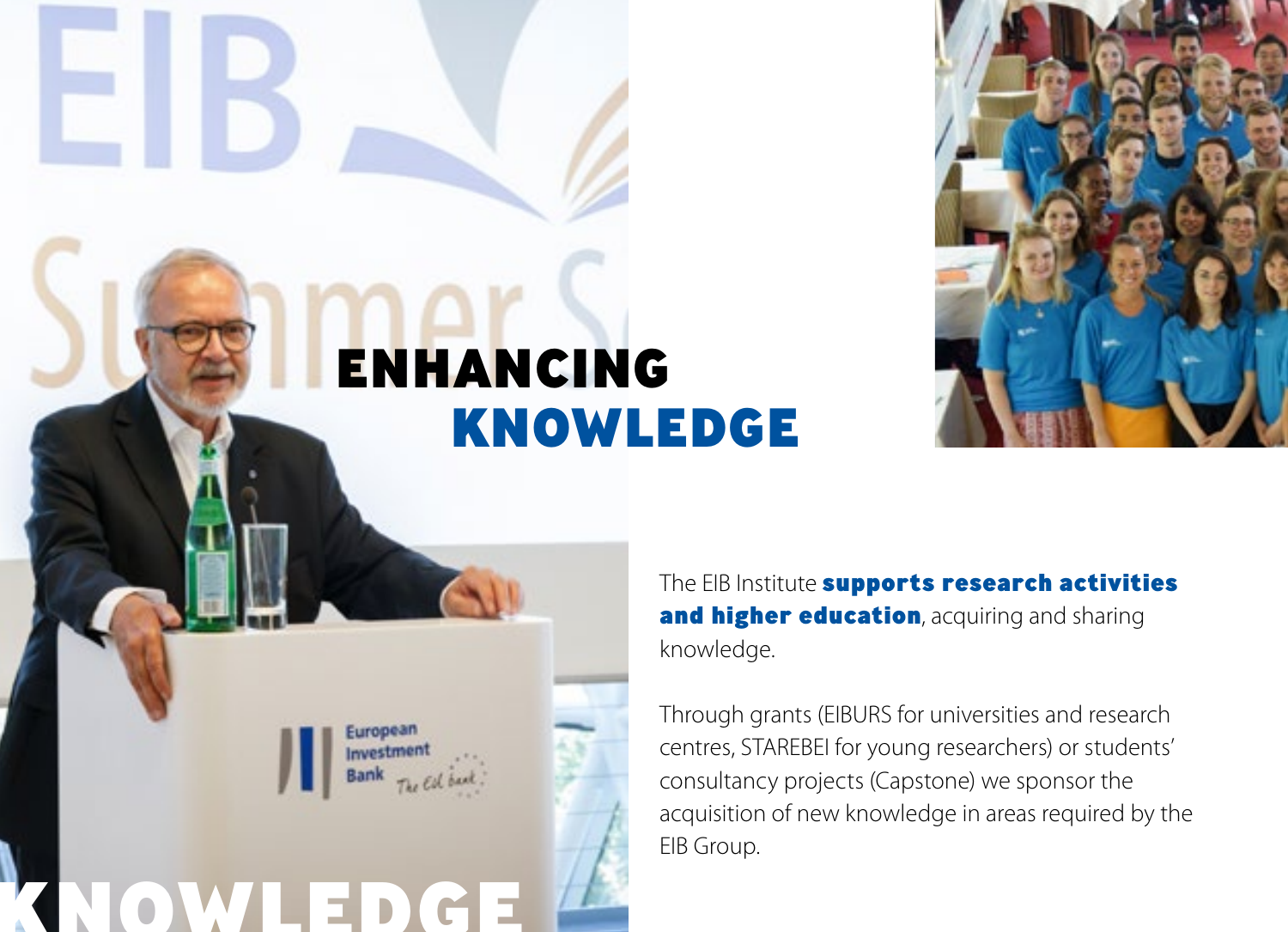



### IN FOCUS

The **EIB Summer School** is a 10-day programme for graduate students to learn about the role and activities of the EIB Group. EIB Group staff lecturers offer first-hand insights about the world's largest multilateral lender and issuer that cannot be found in academic textbooks.

With the **organisation of** courses in many European universities, **study visits and** seminars at the EIB and support for scientific conferences,

we contribute to the formation of potential new European leaders and stimulate new thinking inside and beyond the EIB Group.

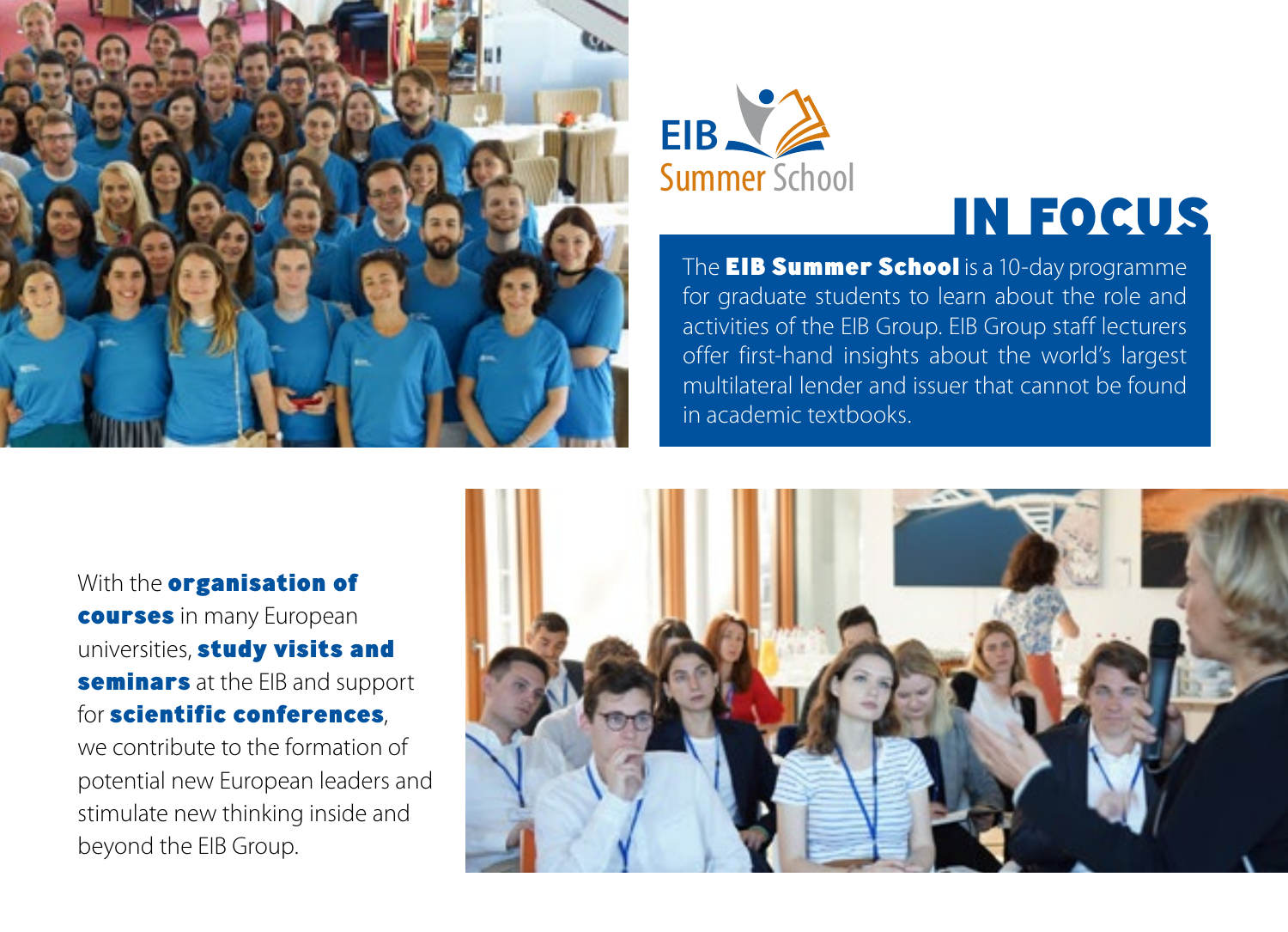## ACCELERATING TALENT ARTS & CULTURE:



The EIB Institute supports artistic and cultural initiatives, promoting contemporary art and creation.

To leverage the EIB art collection, the Institute regularly organises exhibitions tackling societal and topical issues. We also welcome **European budding** artists for residencies.

We promote staff engagement via "Behind the Lens", an annual EIB Group staff photo competition, and external cultural outings.

We safeguard cultural heritage, combining the cultural expertise and lobbying work of Europa Nostra the leading heritage organisation in Europe, with the technical appraisal and rescue planning skills of the EIB.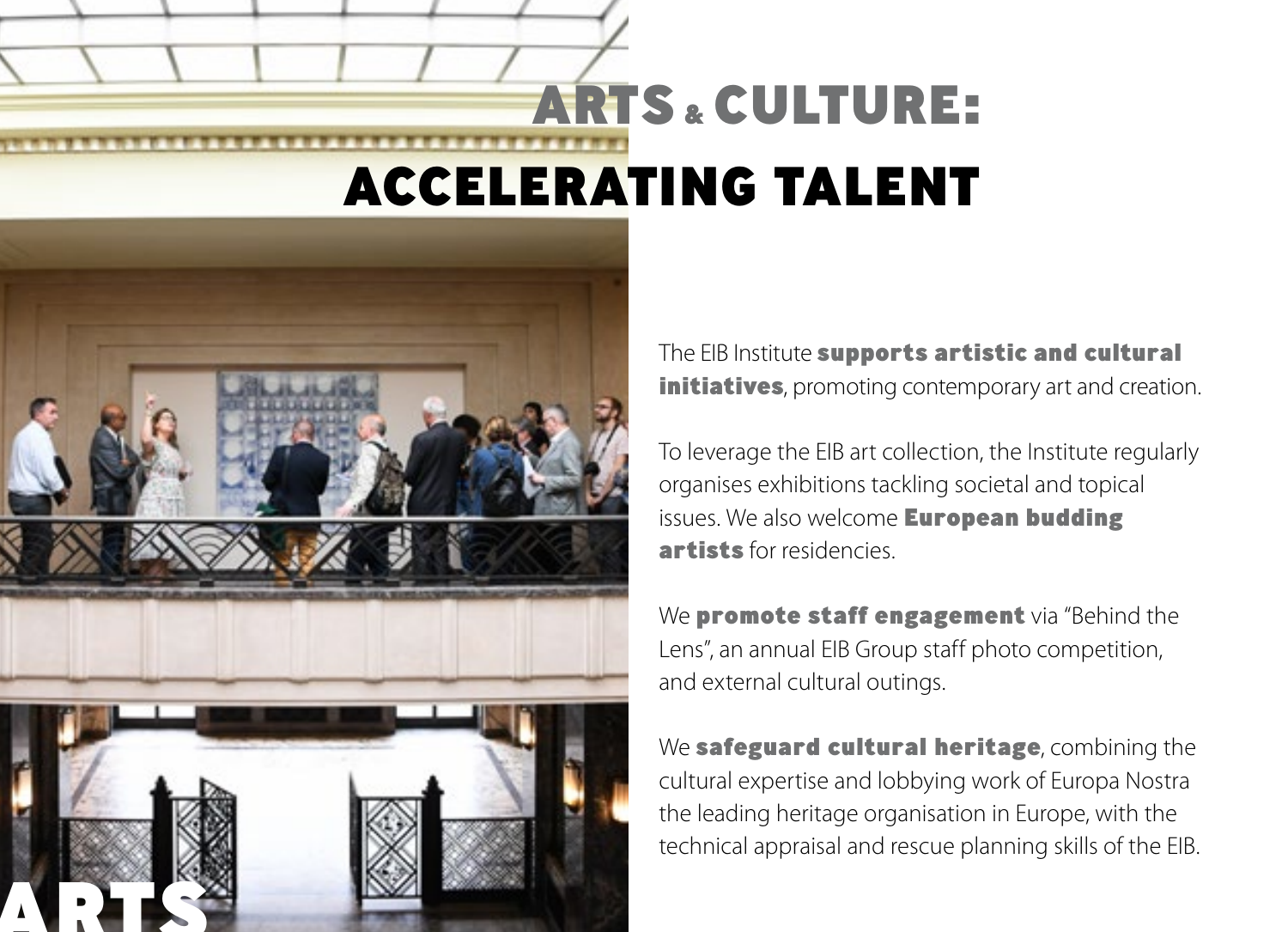



### IN FOCUS

The **Artists Development Programme**, a mentoring/residency programme in Luxembourg,

yearly welcomes emerging artists, facilitating them in the production of artworks and the development of their portfolio under the guidance of an established mentor, currently Finnish artist Jorma Puranen.